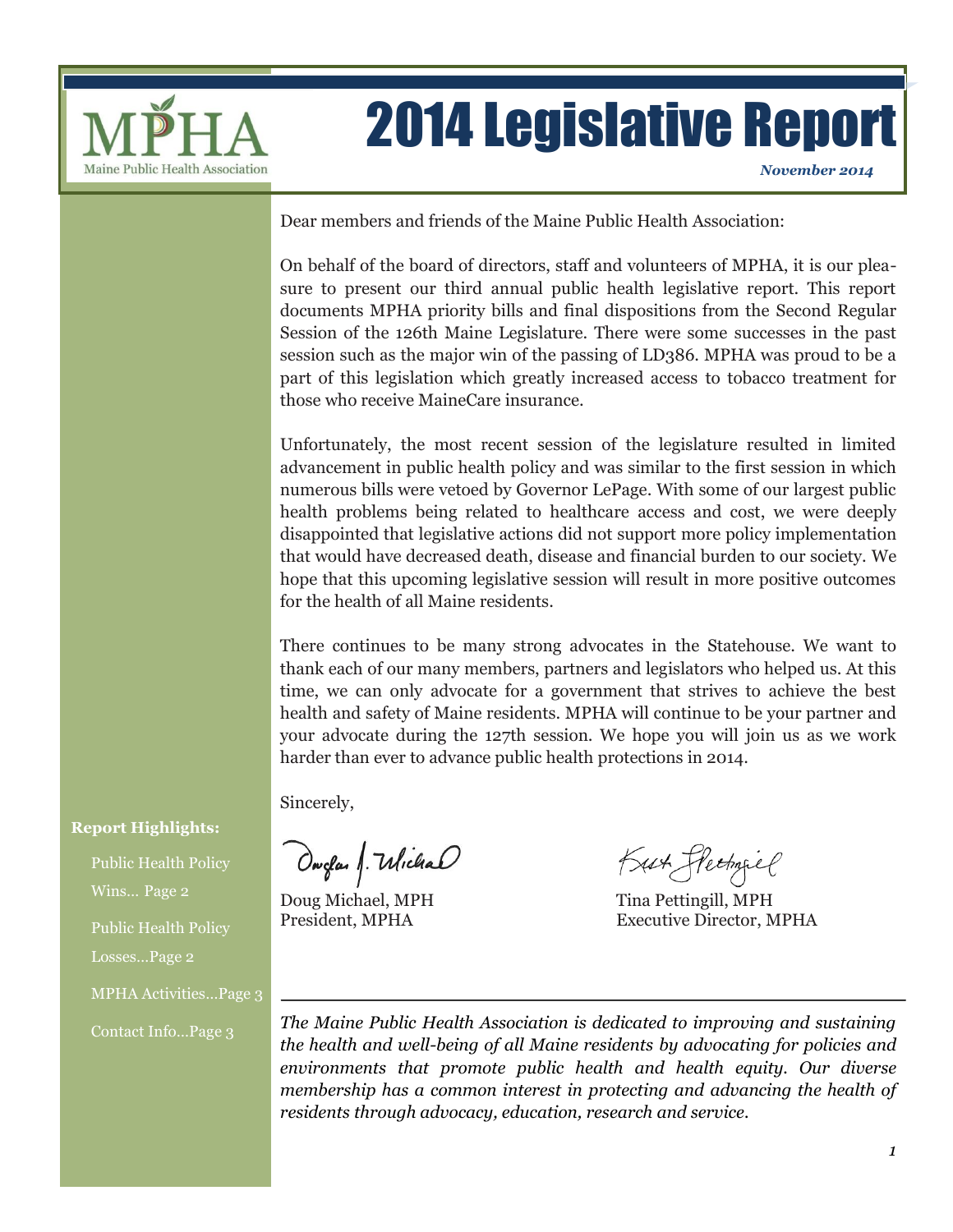# **Public Health Policy Wins**

### **Supporting Tobacco Cessation for MaineCare Recipients**

The 126th legislature sought to decrease the rate of Maine smokers by providing cessation coverage for one population of Maine residents. [Under this policy,](http://www.mainelegislature.org/legis/bills/display_ps.asp?LD=386&snum=126)  [MaineCare Recipients are eligible for 100% healthcare coverage for tobacco](http://www.mainelegislature.org/legis/bills/display_ps.asp?LD=386&snum=126)  [cessation and/ or treatment. T](http://www.mainelegislature.org/legis/bills/display_ps.asp?LD=386&snum=126)he Department of Health and Human Services is required to find reimbursements from the Federal Government for such accrued fees. Since a number of MaineCare recipients receive treatment for tobaccorelated health issues, this is a population that will greatly benefit from such support. **LD 386: an Act to Reduce Tobacco-related Illness and Lower Healthcare Costs in MaineCare** was the biggest public health victory for the 126th legislative session. An emergency bill, [carried over from the first session of](http://www.mainelegislature.org/legis/bills/display_ps.asp?LD=386&snum=126)  [126th Legislature, LD386 passed the Senate and House. The legislation was set to](http://www.mainelegislature.org/legis/bills/display_ps.asp?LD=386&snum=126)  [be enacted, but was vetoed by the governor in January of this year. Despite this, a](http://www.mainelegislature.org/legis/bills/display_ps.asp?LD=386&snum=126) two-thirds majority [was reached in the House and Senate and the veto was](http://www.mainelegislature.org/legis/bills/display_ps.asp?LD=386&snum=126)  [overridden. M](http://www.mainelegislature.org/legis/bills/display_ps.asp?LD=386&snum=126)PHA and our partners were pleased to see advanced access to tobacco treatment go into effect August 1, 2014.

*Bill Sponsor: Representative Sanborn of Gorham Final Deposition: Public Law*

### **Reducing Death from Drug Overdoses**

In 2014, the third attempt to approve the use of naloxone kits to reverse drug overdoses, was successful. **LD 1686: an Act to Address Preventable Deaths from Drug Overdose,** authorizes the prescription, possession and administration of opioid antagonist-naloxone (also known as Narcan) to patients overdosing. This bill removes hesitation healthcare providers might have about administering Narcan. This bill became law without the Governor's signature though it received almost unanimous support in both the House and the Senate. There was an emergency enactment in both the House and the Senate. As of July 1, 2014, emergency medical personnel, law enforcement officers and municipal firefighters can administer intranasal naloxone hydrochloride to help prevent death from opiate overdose.

*Bill Sponsor: Representative Gideon of Freeport Final Deposition: Public Law* 

# **Fund for a Healthy Maine**

Maine has received a \$5 million provision [as a result of an arbitration suit](http://www.mainelegislature.org/legis/bills/display_ps.asp?LD=1719&snum=126) with [the tobacco industry. These funds were automatically directed to the Fund for](http://www.mainelegislature.org/legis/bills/display_ps.asp?LD=1719&snum=126) 



Healthy Maine [but not specifically allocated, making](http://www.mainelegislature.org/legis/bills/display_ps.asp?LD=1719&snum=126)  [them a target for use in the general fund. The Fund for](http://www.mainelegislature.org/legis/bills/display_ps.asp?LD=1719&snum=126)  Healthy [Maine \(FHM\) promotes](http://www.mainelegislature.org/legis/bills/display_ps.asp?LD=1719&snum=126) health through disease prevention programs, policy implementation and education throughout the state. Examples of such

*Did you know that 1 out of 12 people in the US has a substance abuse disorder?*

*Maine is the third State in New England to approve the use of naloxone kits.*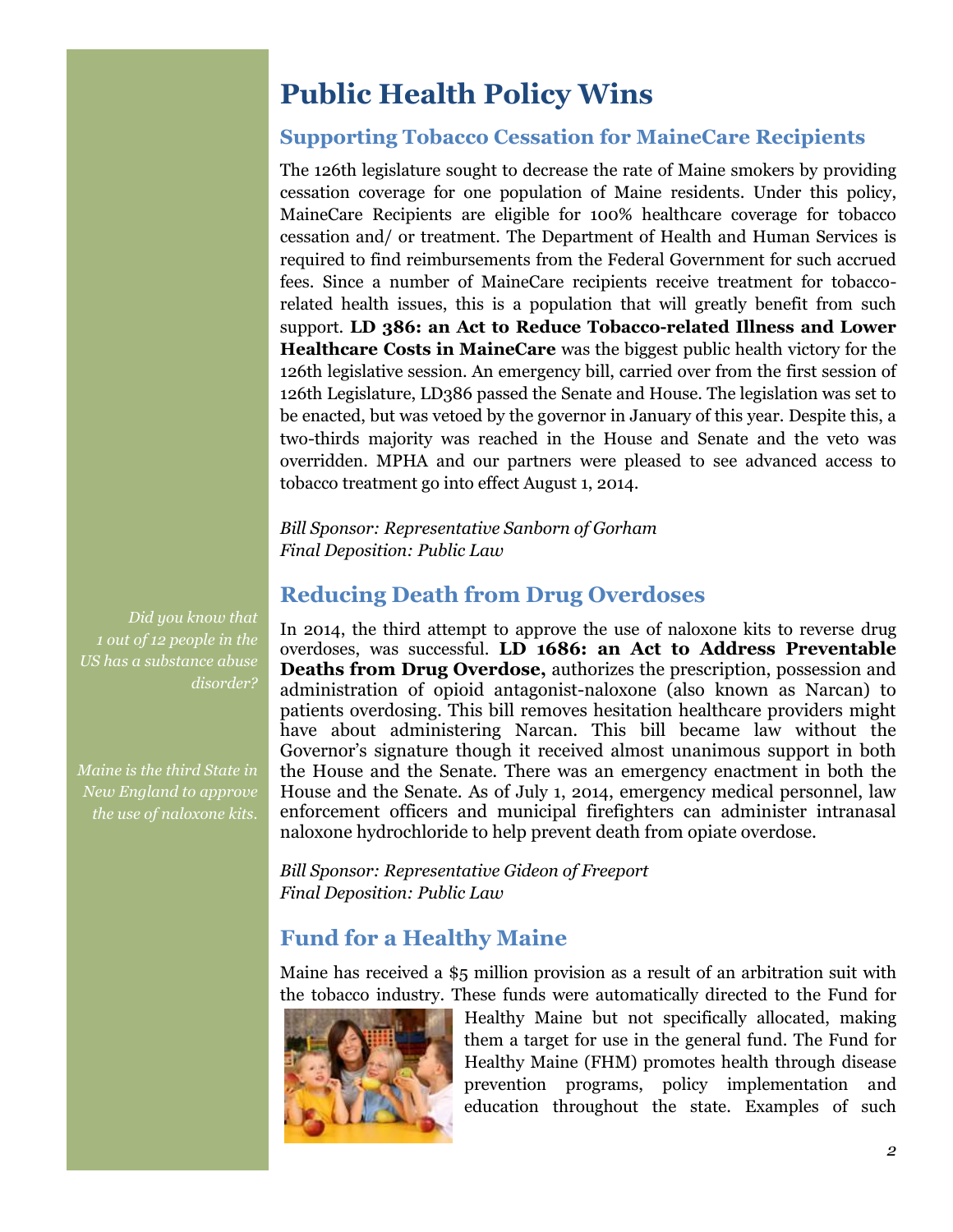### *About Us*

*As a statewide organization that supports best-practice, evidence-based policy work, we advocate for practice and policy that improves and sustains the health and well-being of Maine residents.* 

programs include: obesity prevention, smoking prevention and treatment, elder and child care, and substance abuse prevention. **LD 1719: An Act to Improve Education About and Awareness of Maine's Health Laws and Resources** would have allocated [funds to specific evidence-based prevention](http://www.mainelegislature.org/legis/bills/display_ps.asp?LD=1719&snum=126)  [programs. L](http://www.mainelegislature.org/legis/bills/display_ps.asp?LD=1719&snum=126)D 1719, passed in both the House and Senate but was vetoed by the Governor. The veto was overridden by the House with a two-thirds majority. Despite this, the bill did not receive the votes needed in the Senate to override the veto by the Governor. Though the bill did not pass, the funds will remain unallocated within the FHM. MPHA and our partners will be back next session with another attempt to allocate these funds to prevention policy and programs as they were intended.

*Bill Sponsor: Representative Rochelo of Biddeford Final Disposition: Vetoed by the Governor*

# **Missed Opportunities**

### **Loss of Funding for Maine HIV Prevention Programs**

HIV prevention and educational programs have been highly successful in reducing Maine's occurrences of HIV and is one reason Maine has low rates of the disease. Previously, prevention programs have been funded mostly by federal sources. In 2013, the Maine Department of Education did not receive federal funding for HIV prevention programs.

In response to the decrease in funding, **LD 1699: an Act to Fund the Maine HIV Prevention Education Program within the Department of Education,** would have allocated \$150,000 for each fiscal year from General Fund appropriations to Maine HIV Prevention Education Program within the Department of Education. This legislation passed in the House but died in the Senate.

*Bill Sponsor: Representative Pringle of Windham Final Deposition: Died on Adjournment*

## **Affordable Care Act**

Perhaps one of the most anticipated policy developments of the year was **LD 1578: an Act to Increase Health Security by Expanding Federally**  Funded Health Care for Maine People. This legislation would have broadened the description of Part 1 Medicaid coverage for the MaineCare program. Under this policy, Maine could opt to receive 100% federal funding for members who do not qualify for the Federal Medical Assistance Percentage matching funds under the Affordable Care. LD1578 was approved by the House and Senate, but vetoed by the Governor in April. The House then reconvened to vote on the bill, but they did not reach a two-thirds majority needed to override the Governor's veto.

*Bill Sponsor: Speaker Eves of North Berwick Final Deposition: Veto sustained*



#### 11 Parkwood Drive Augusta, ME 04330

Phone: 207-622-7566 mainepublichealth.org info@mainepublichealth.org